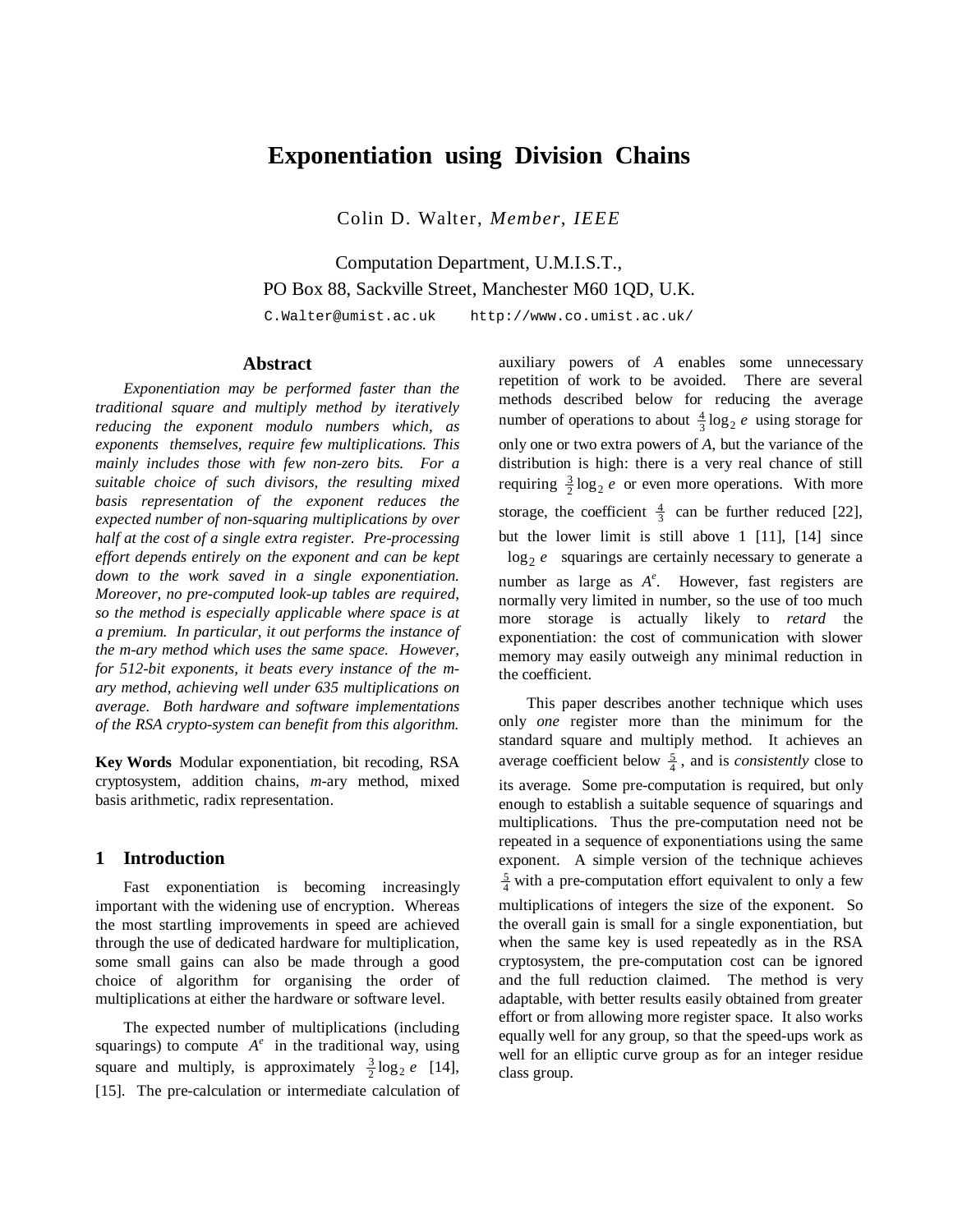### **2 Notation and Literature Review**

On a sequential machine, any exponentiation by *e* can be described by an *addition chain*  $a_0$ ,  $a_1$ ,  $a_2$ ,  $a_3$ ,...,  $a_n$ , where  $a_0 = 1$ ,  $a_n = e$  and, for each  $i > 0$ ,  $a_i = a_j + a_k$ for some  $j, k < i$  [14]. The *i*th multiplication performed is  $A^{a_i} = A^{a_j} \times A^{a_k}$  and exponentiation by *e* takes *n* multiplications. Storage requirements for any chain can be worked out easily from the sequence itself, although if there is a choice of  $j$  and  $k$  for any  $i$  then the minimum storage might not be clear. For given small exponents *e*, the minimal number of multiplications can be found by a search of all addition chains for *e*. As an NP-hard problem [8], however, such a search is impractical for the typical decryption keys *e* found in RSA cryptography. Nevertheless, here we present a technique which is easily tailored to the available time and space resources and ultimately would yield a best addition chain.

Suppose  $e = \sum_{j=0}^{n} r_j 2^j$  $\sum_{j=0}^{n} r_j 2^j$  is the binary representation of *e*. The standard method of square and multiply can be

performed by scanning the bits of *e* in either direction. First, a Horner-style evaluation

 $A^e = ((...((A^{r_n})^2 A^{r_{n-1}})^2 ...)^2 A^{r_1})^2 A^{r_0}$ 

corresponds to an addition chain with  $a_{i+1} = 2a_i$  (square) or  $a_{i+1} = a_i + a_0$  (multiply). This requires just 2 storage registers, containing  $A = A^{a_0}$  and the partial result  $A^{a_i}$ respectively. Alternatively, and dually, rather than squaring the partial result and multiplying in *A* as required, *A* can be repeatedly squared and the resulting power multiplied into the partial result when needed:

$$
A^{e} = (A^{2^{0}})^{r_{0}} (A^{2^{1}})^{r_{1}} (A^{2^{2}})^{r_{2}}...(A^{2^{n}})^{r_{n}}
$$

Here the first of the two registers now contains  $A^{2^i}$  for  $i =$ 0,1,..., *n*. For natural number arithmetic this requires larger registers than Horner's method, but there is no difference for finite rings, such as the residues of RSA cryptosystems, or for real approximations. The number of multiplications, excluding squarings, is one less than the Hamming weight of *e*, i.e. one less than the number of non-zero bits in *e*; on average  $\lfloor \log_2 e \rfloor / 2$ .

By expressing the exponent using the radix *m* instead of 2 and pre-computing the powers  $A^i$  for  $i = 1, 2,$ ..., *m*–1 we obtain the *m*-ary method [14]. This follows the Horner style evaluation above, requiring repeatedly raising the partial result to the *m*th power and then multiplying by an *A i* . It is usually convenient to pick *m* as a power of 2. Then the number of squarings is roughly the same as before, but the number of other multiplications excluding pre-computations reduces to  $\lfloor \log_m e \rfloor (m-1) / m$  on average. This is good for larger *m*, but storage requirements quickly become prohibitive for RSA applications. Moreover, the hardware to select

one of *m* registers on each iteration has a critical path length of order  $O(\log_2 m)$ . Thus, without considerable care, the complexity of the non-squaring multiplications for this method might still be essentially  $O(\log_2 e)$ .

Half the memory can be saved by pre-computing only  $A^i$  for odd  $i < m$  [22]. The exponent is recoded as

$$
e = r_0 + m_0(r_1 + m_1(r_2 + m_2(\dots(r_{n-1} + m_{n-1}r_n)\dots))) \tag{1}
$$

where  $m_i = m$  is chosen whenever it makes  $r_i$  odd, and otherwise  $m_i = 2$  is chosen with  $r_i = 0$ . Then  $A^e$  is evaluated starting at the innermost bracketed expression:

$$
A^{e} = ((...(A^{r_{n}})^{m_{n-1}} A^{r_{n-1}})^{m_{n-2}} ... )^{m_{1}} A^{r_{1}})^{m_{0}} A^{r_{0}} \t (2)
$$

This requires *m*/2 registers besides the partial result, about  $\lfloor \log_2 e \rfloor - \frac{1}{2} \log_2 m + 1$  squarings if *m* is a power of 2, and about  $\lfloor \log_2 e \rfloor / (\log_2 m + 1)$  other multiplications on average besides any used for the pre-computations. (For  $i < n$  there are on average as many cases of  $m_i = m$ as  $m_i = 2$ .) Taking  $m = 2$  gives the binary method above with coefficient  $\frac{3}{2}$  for  $\log_2 e$  in the total number of multiplications. Taking  $m = 4$  means a third register, which holds  $A^3$ , and this reduces the coefficient to  $\frac{4}{3}$ .

If the inverse  $A^{-1}$  exists and can be calculated cheaply, then any sequence of 1s can be replaced by the sequence  $10...0\overline{1}$  as follows. Starting from the least significant bit of *e*, whenever two adjacent 1s are encountered with no carry from lower down, the lower 1 is replaced by  $\overline{1}$  and a carry of 1 generated to the upper 1. Similarly, for a carry of 1 into 10, the lower 0 is replaced by  $\overline{1}$  with a carry up to the 1. Otherwise carries propagate up as usual. On average the carry is 1 in 50% of cases, 2/3rds of these are into a following 1. Similarly, a carry of 0 is to a digit 0 in 2/3rds of cases. Thus, after this modified Booth recoding, a 0 digit occurs on average in 2/3rds of all cases. So again about  $\frac{4}{3}$ log<sub>2</sub> e squarings or multiplications by  $A$  or  $A^{-1}$  are required, with one multiplication for each non-zero digit [26]. Storage is 3 registers, one for each of  $A$ ,  $A^{-1}$  and the partial result. This method can be combined with the *m*-ary method [9], [10], [15]. Further similar methods include [12].

The *m*-ary method has been developed in several important ways. One of these uses the ideas of data compression: common subsequences of bits are identified and the corresponding powers of *A* computed once and stored for use each time the bit sequence is encountered. In effect, this windowing technique corresponds to allowing the  $m_i$  in (1) to be any power of 2 [1], [2], [16]. Another method employs *vector* addition chains so that work involved in computing several different powers of *A* can be shared wherever possible [2],[18],[19],[20],[23]. Similar sharing is also considered in [17], [24], [25].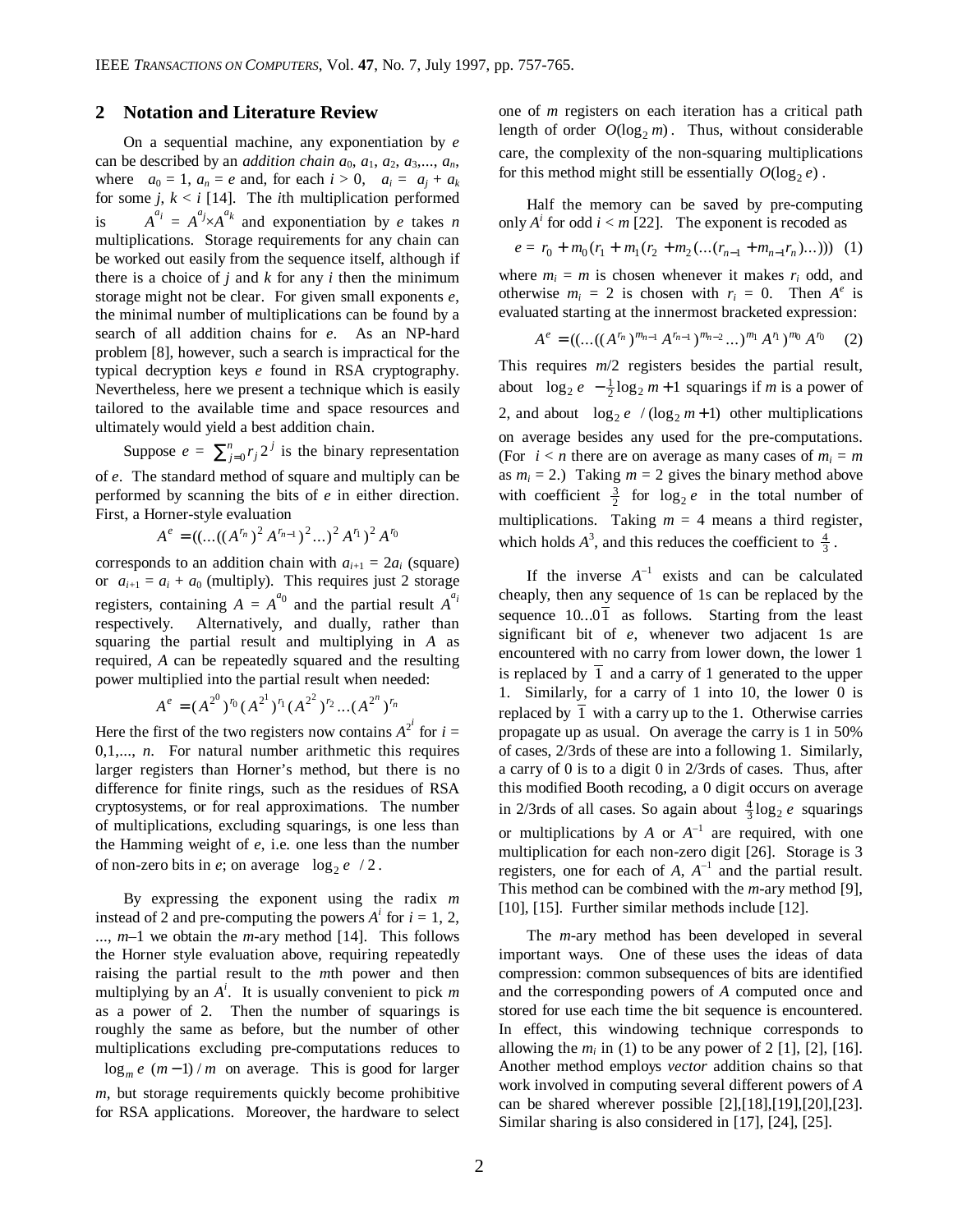In many of these methods, the trade-off between space and time is poor when *e* is static and *A* variable. In hardware implementations, a speed-up of less than twofold, as here, should require less than twice the area. Since the total hardware requirement for a digit parallel modular multiplier is equivalent to only a small number of registers [21], few of these techniques are likely to be of much value to hardware designers. However, we will produce more than half of the maximum possible savings by using only 1 more register than for the square and multiply method.

#### **3 Mixed Basis Representations.**

In a *mixed basis* number representation, an exponent *e* is written as a digit linear combination

$$
e = r_0 b_0 + r_1 b_1 + \dots + r_n b_n
$$

of basis elements  $b_i$ . Normally,  $b_i$  is a multiple of  $b_{i-1}$ , with  $b_i = m^i$  in a standard radix *m* representation. The divisibility property enables the nested representation of *e* necessary in the *m*-ary method. In the variation where half the memory is saved, the basis elements are  $b_i =$  $m_0 m_1 ... m_{i-1} = b_{i-1} m_{i-1}$  with  $m_{i-1} = 2$  or *m*. Dimitrov *et al* [6] consider the particular case of this representation with  $m = 3$ , illustrating the value of  $m$  not being a power of 2. There the digits  $r_i$  are 0 or 1 and basis elements  $b_i$ are of the form  $2^i 3^k$ . This leads to  $1.42361 \times \log_2 e$ multiplications on average. They suggest that each *m<sup>i</sup>* could be any prime up to some bound *m*. Then the powers  $A^i$  could be pre-computed for  $i < m$  and  $A^e$  calculated following the *m*-ary method, that is, with Horner style evaluation. In fact, the algorithm presented in [6] for *m*  $=$  3 processes the digits in the opposite order; the cost is the same for that case. If many of the possible  $b_i$ th powers of *A* are precomputed, then this latter order can lead to considerable time savings when a number of exponentiations with fixed *A* and variable *e* are involved [4], [7]. However, this is a different problem and the space cost may be large.

Here we retain the key divisibility property of the basis elements, namely  $b_i = b_{i-1}m_{i-1}$ , and develop algorithms for making good choices of the *m<sup>i</sup>* . The divisibility property enables the digits to be processed in either order. Where space is expensive, using Horner's order of evaluation without precomputed powers leads to duplication of effort when digits are equal since then the *ri* th power of *A* must be re-calculated. We concentrate on scanning the digits in the reverse order: the  $b_i$ <sup>th</sup> power of *A* will be computed dynamically from the  $b_{i-1}$ st and held in a single register, just as the  $2<sup>i</sup>$ th power is held in the corresponding binary method. At the same time, the  $r_{i-1}b_{i-1}$ st power will be formed and multiplied into the partial result.

### **4 The Division Chain Method**

The new means of reducing the number of multiplications used in exponentiation arises from the iterative application of a decomposition  $e = me' + r$ where *r* is usually the least non-negative residue of *e* modulo *m*. At each repetition the divisor *m* is selected by reference to a pre-determined set of inexpensive pairs  $(m,r)$  and the powers  $A^m$  and  $A^r$  are computed. Since  $A^e$ satisfies the relationship

$$
A^e = (A^m)^e A^r \tag{3}
$$

it suffices to multiply  $A<sup>r</sup>$  into a partial product register and re-apply the process to the remaining problem of raising  $A^m$  to the power  $e'$ . Including all residues for some divisor such as 2, 3 or 5 guarantees each step is possible and that termination occurs. When  $e' = 0$  has been processed the partial product register contains the required output. So, if  $m_0$ ,  $m_1$ , ...,  $m_n$  is the list of divisors which this generates, and  $r_0$ ,  $r_1$ , ...,  $r_n$  are the associated remainders then, as in (2),

$$
A^e = A^{r_0 + m_0(r_1 + m_1(\ldots + m_{n-1}(r_{n-1} + m_{n-1}r_n)\ldots))}
$$

and evaluation is performed by processing the exponent expression from left to right. Note that the divisors for the algorithm can be chosen on the fly as the exponentiation is performed or in advance whenever the exponent is known.

We assume that it is known how best to calculate *A m* and  $A^r$ . So divisor / residue pairs  $(m,r)$  must be selected from a set for which this information is known. Then at each step the cheapest such decomposition can be chosen from this fixed set of pairs. A sequence of pairs (*m*,*r*) used to direct an exponentiation in this way will be called a *division chain* by analogy with the addition chain description. Although it is usually the case, we see later that the residue need not always be the least non-negative one. However, if no alternative choice of residue is ever permitted, then the sequence of divisors suffices to determine the division chain.

When  $m = 2$  at each step, this technique is just the standard square and multiply method described above. If  $r = 0$  at each step it becomes the *factor* method [14]. So the division chain method here generalises both of these. Moreover, if  $m_i = m$  always, it is the dual of the *m*-ary method, processing digits in the opposite order. Bos and Coster [2] provide some heuristics for their MakeSequence method of constructing addition chains. This method shows how these can be realised.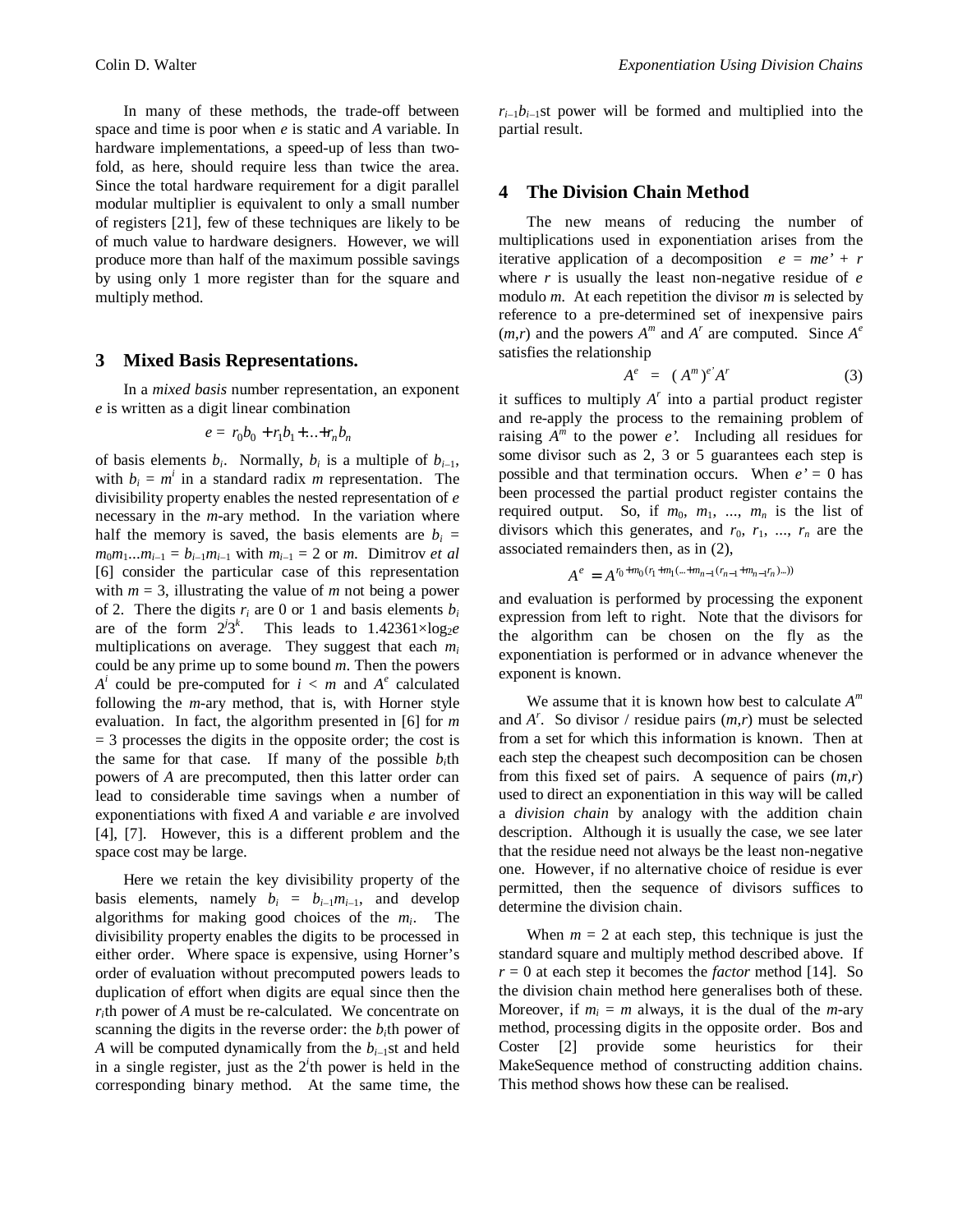If  $F(e)$  is the minimum number of multiplications used to compute  $A^e$  by any method, then the decomposition (3) shows  $F(e) \leq F(e^x) + F(m) + F(r) + 1$ . Inequality will arise if either *r* is 0 or some multiplications which are used to form *A m* may also be used in constructing  $A^r$ . However,  $F(e) \approx F(e^r) + F(m)$ because  $e \approx me'$  and  $F(x)$  is always of order  $log(x)$ . So the main step of the algorithm can only be useful if *A m* and  $A^r$  are both cheap to compute, with much of this work in common. In particular, this is the case when *m*  $= 2<sup>n</sup>+1$  and  $r = 0$ ,  $2<sup>n-1</sup>+1$  or  $2<sup>i</sup>$  for some  $i \leq n$ . Then the formation of  $A^r$  is a by-product of computing  $A^m$ . In general, useful pairs (*m*,*r*) normally have the property that *r* lies in an addition chain for *m* of minimal length or, at worst, *r* is the sum of two or three members of such a chain. Consequently, if *f*(*e*) is the number of multiplications this method yields, and there are sufficient such pairs  $(m,r)$ , then we will have  $f(e) \approx$  $f(e') + f(m)$  at each step and can expect to obtain a reasonably efficient scheme for exponentiation.

With suitable restrictions on the divisors *m* and residues *r*, only three storage registers are needed, although more can be used. One register holds the partial result which is the product of all the *A'* from previous steps. The other two are used to form *A m* using an addition chain that requires only two values to be kept. When the components required for  $A<sup>r</sup>$  are formed, they are multiplied into the partial result register and so do not interfere with the calculation of *A m* .

As an illustration, we show how to compute *A*<sup>349</sup> starting with the divisor 17. First,  $A^{349} = (A^{17})^{20}A^9$ requires computing  $B = A^{17}$  and  $A^9$ . These are found in 5 multiplications using the addition chain (1, 2, 4, 8, 9, 17), and  $A^9$  is placed in the partial product register. This leaves  $B^{20}$  to be calculated and multiplied into the accumulating product. Using the divisor 4 next,  $B^{20}$  =  $(B^4)^5$ . We obtain  $C = B^4$  with 2 squarings and must then compute  $C^5$  for multiplying into the partial product. Using the divisor 4 again,  $C^5 = (C^4)^1 C^1$ . The  $C^1$  is multiplied into the partial product, then  $C<sup>4</sup>$  is computed with two squarings and the result finally multiplied into the partial product to yield  $A^{349}$ . So exponentiation by 349 can be done this way with 11 multiplications rather than the 13 required by the binary and  $A$ ,  $A<sup>3</sup>$  methods.

### **5 Calculation of the Coefficient**

We will demonstrate the value of the method with a small set of divisors. Suppose the strategy is as follows:

| T f                                              |  | $e \equiv 0 \mod 2$ |  | then $m = 2$ |  |  |
|--------------------------------------------------|--|---------------------|--|--------------|--|--|
| elseif $e \equiv 0 \mod 3$                       |  |                     |  | then $m = 3$ |  |  |
| elseif $e \equiv 1, 2, 5, 8 \mod 9$ then $m = 9$ |  |                     |  |              |  |  |
| else ${e \equiv 4,7 \mod 9}$ then $m = 3$        |  |                     |  |              |  |  |

with *r* chosen as the least non-negative residue modulo *m*. Let  $f(e) = c \log_2 e$  be the average number of squarings plus multiplications expected for a random exponent  $e$ . Then  $f(e)$  can be expressed fairly accurately as a sum of terms  $p \times (v + f(e/m))$ , one for each case  $(m,r)$ , where *p* is the probability of the case arising, *m* is the associated divisor, and  $\nu$  is the number of multiplications required to form  $A^m$  and  $A^r$  and multiply  $A^r$  into the result. For the case  $e \equiv 5 \mod 9$ , we can use the addition chain  $(1, 2, 4, 5, 9)$  to show that 4 multiplications yield both  $A^m$  and  $A^r$ , giving  $v = 5$ . The other values of *v* are clear.

| e<br>mod 18  | m | Rel<br>freq | 0 | Distrib of new e mod 6<br>1 | 2  | 3 | 4  | 5 |
|--------------|---|-------------|---|-----------------------------|----|---|----|---|
| 0, 6, 12     | 2 | 4           | 2 |                             |    | 2 |    |   |
| 2,8,14       | 2 | 10          |   | 5                           |    |   | 5  |   |
| 4,10,16      | 2 | 10          |   |                             | 5  |   |    | 5 |
| 3            | 3 |             |   | 2                           |    |   |    |   |
| 9            | 3 | ነ6}         |   |                             |    | 2 |    |   |
| 15           | 3 |             |   |                             |    |   |    | 2 |
| $\mathbf{1}$ | 9 |             | 1 |                             | 1  |   | 1  |   |
| 7            | 3 | ን9ና         |   |                             | 3  |   |    |   |
| 13           | 3 |             |   |                             |    |   | 3  |   |
| 5            | 9 |             | 1 |                             | 1  |   | 1  |   |
| 11           | 9 | ኦ9⊀         |   | 1                           |    | 1 |    | 1 |
| 17           | 9 |             |   | 1                           |    | 1 |    | 1 |
| Freq sums:   |   | -48         | 4 | 9                           | 10 | 6 | 10 | 9 |

|  | Table 1. Frequency counts for the Markov process. |  |  |  |  |
|--|---------------------------------------------------|--|--|--|--|
|--|---------------------------------------------------|--|--|--|--|

The values of the probabilities *p* are less obvious since application of the method causes the residue classes to be no longer uniformly distributed. Action depends entirely on the residue of *e* modulo the lowest common multiple of the divisors, namely 18, and not on any previous exponent. The sequence of residues for successive exponents forms a Markov chain for which the stochastic transition matrix  $P = (p_{ij})$  is easy to construct:  $p_{ij}$  is the probability of obtaining the new exponent  $e' \equiv j$ mod 18 from an exponent  $e \equiv i$  mod 18. For example, *e* = 18*k*+7 uses *m* = 3, yielding *e'* = 6*k*+2 ≡ 2, 8 or 14 mod 18. So  $p_{7,2} = p_{7,8} = p_{7,14} = 1/3$ . The probabilities  $p_i$  of exponents which are *i* mod 18 eventually stabilise: the row vector  $p = (p_i)$  satisfies  $p = pP$  and can be calculated easily. It turns out that  $p_i$  only depends on  $i$  mod 6, with  $p_0 = p_6 = p_{12} = 1/36$ , etc. The relative frequencies of the 18 classes are given in Table 1, which can readily be used to check that these do indeed yield the equilibrium values.

So the 4 cases of the algorithm have probabilities  $1/2$ , 1/8, 1/4 and 1/8 respectively. In consequence,

$$
f(e) = (1/2)(1+f(e/2)) + (1/8)(2+f(e/3)) + (1/4)(5+f(e/9)) + (1/8)(3+f(e/3))
$$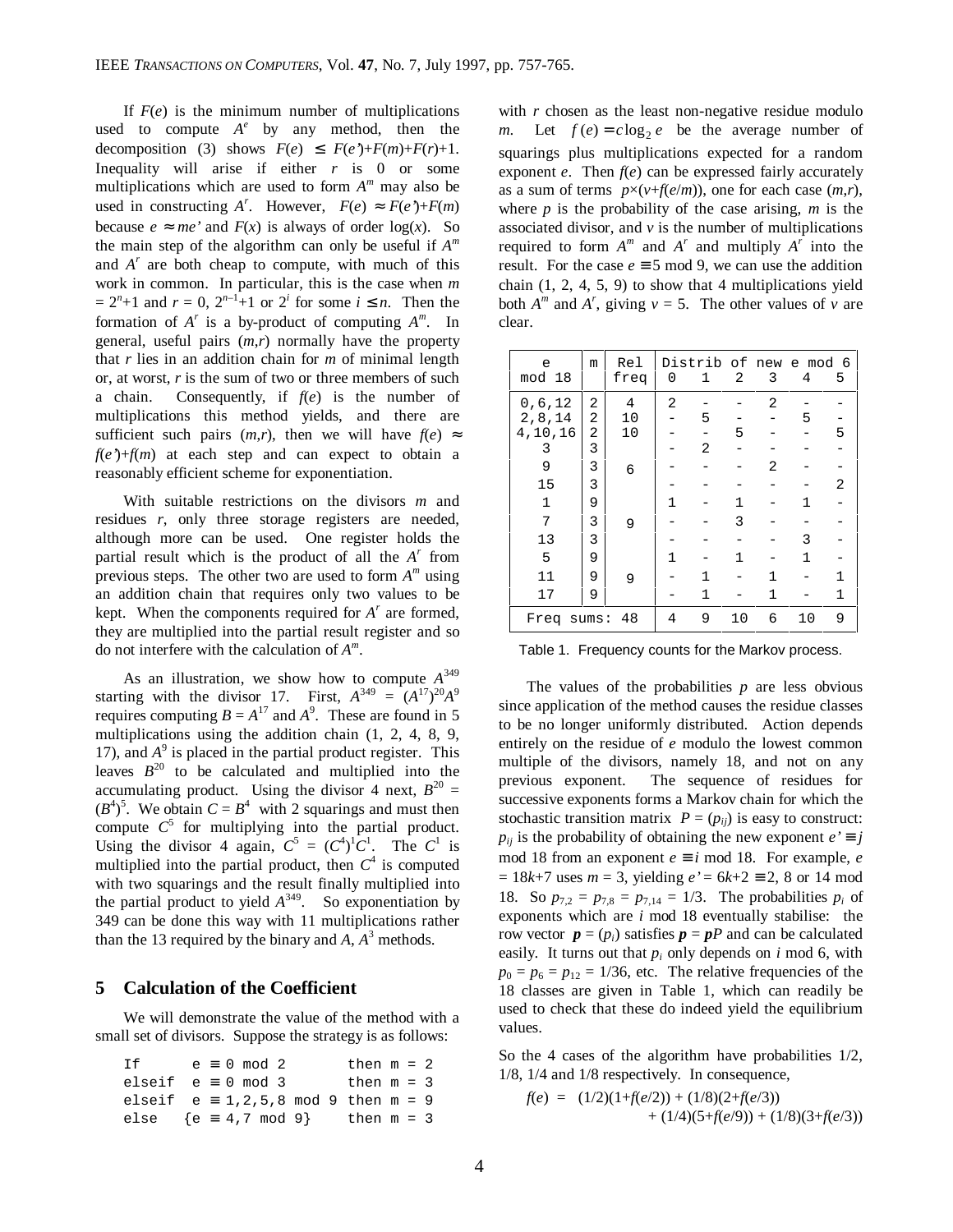Then using  $f(e/m) \approx f(e) - f(m) \approx f(e) - c \log_2 m$  we obtain

$$
0 = (1/2)(1 - c \log_2 2) + (1/8)(2 - c \log_2 3)
$$

 $+ (1/4)(5-2clog_2 3) + (1/8)(3-clog_2 3)$ So  $c \approx 1.4064$  (cf. [6] with  $c \approx 1.42361$  for a slightly simpler example).

Better values for the coefficient *c* arise from the use of more divisors. Consider:

```
If e \equiv 0 \mod 33 then m = 33<br>elseif e \equiv 0 \mod 17 then m = 17elseif e \equiv 0 mod 17
elseif e \equiv 0 \mod 2 then m = 2elseif e \equiv 0 \mod 5 then m = 5<br>elseif e \equiv 0 \mod 3 then m = 3elseif e \equiv 0 \mod 3 then m = 3<br>elseif e \equiv 1, 2, 4, 8, 16, 17, 32 \mod 33e \equiv 1, 2, 4, 8, 16, 17, 32 \text{ mod } 33then m = 33elseif e ≡ 1,2,4,8,9,16 mod 17
                              then m = 17else case e mod 90 of
 1,17,77,29,43,47,67,83 : m = 3
  7,11,13,31,41,49,61,71,79,89: m = 2
  19,23,37,53,59,73 : m = 9
end.
```
Again, choose *r* minimally. The more complex final case is engineered to enable useful factors such as 2, 3, 5 or 9 to be picked up on the next iteration. As before the residue classes modulo 90×11×17 are not equi-probable. The transition matrix  $P$  has grown to around  $2^{28}$  entries and made the direct solution of  $p = pP$  infeasible. However, if *i* is the suitably scaled all 1s row vector then  $p = \lim_{n \to \infty} iP^n$ . In practice convergence is fairly rapid. The Euclidean distance between successive values of *p* is almost halved at each iteration, and so another decimal place of *c* is established on every fourth iteration. After just 7 iterations we obtain the correctly rounded  $c =$ 1.3566. When the divisor 65 is included in a similar fashion to 33, *c* is reduced to 1.343.

The time complexity of finding *p* is driven by the number of non-zero entries in *P*. The matrix has size *l*×*l* where *l* is the lowest common multiple of the moduli used, and it has not far short of *ln* non-zero entries where *n* is the number of different divisor/residue pairs considered. Thus, including more than a few small divisors makes the vector *p* too big and the computation too time consuming for a direct solution, and it forces a statistical approach to estimating *c*.

To achieve a coefficient noticeably less than the  $\frac{4}{3}$ of the  $A$ ,  $A^3$  method, take the following divisors:

2, 3, 5, 17, 33, 49, 65, 97 129, 257, 513, 1025

and allow residues which are either 0, or are in a minimal addition chain which uses just two memory fields, or are the sum of two residues in such a chain. (Details are contained in the Appendix.) At each iteration simply choose the divisor *m* for which the ratio  $v/\log_2 m$  is least, where *v* is the number of multiplications associated with the residue which occurs. Then, on average, random 512-bit integers require 672.15 multiplications – almost 1.5% fewer than the average of 682 for the  $A$ ,  $A^3$  method.

How much work is involved in choosing the division chain for a given exponent and a given such strategy? A small, variable but bounded number of modular divisions are performed on the exponent at each step to decide the next divisor. Each of these divisions requires at most a small constant times more work to perform than the division which is actually chosen. Thus choosing the divisor *m* at each step requires on average a constant, say *c*', times more work than simply dividing the remaining exponent by *m*. Overall, *c*' times more work is done to find the division chain than is used in dividing the original exponent by the chain of divisors. However, dividing the exponent by the chain of divisors requires the same order of work as finding the product of two integers the same size as the exponent. So generating the division chain has the same time complexity as forming the product of two numbers with the size of the exponent.

In the RSA cryptosystem the exponent *e* for decrypting is usually of the same length as the message *A* requiring decryption. So choosing the division chain will then be equivalent to the cost of a fixed number of multiplications, say *c*". The total work of exponentiation will then be about  $c'' + c \log_2 e$  multiplications. Thus, for a sequence of exponentiations with the same key *e*, this is cheaper than the *A*,  $A^3$  method as long as  $c < \frac{4}{3}$  and the exponent *e* is large enough.

### **6 Choice and Ordering of Divisors**

From the last section the formula for *c* is

$$
c = \frac{\sum_{i} p_{i} v_{i}}{\sum_{i} p_{i} \log_{2} m_{i}}
$$

where the sum extends over cases *i*, which occur with probability  $p_i$ , have divisor  $m_i$  and require  $v_i$ multiplications. Thus, if the relative probabilities of these cases remain essentially unchanged, it is worth adding any new pair  $(m,r)$  with a ratio  $v/\log_2 m$  which is better than the current value of *c*. In particular, in addition to using numbers with the form  $2^n+1$  (2 bit numbers), we might also consider divisors *m* of Hamming weight 3 (i.e. 3 non-zero bits) with residues *r* which are 0 or are generated en route to *m*. Then a minimal addition chain using just two registers will require *n*+2 multiplications where the highest power of 2 in *m* has order *n*. Useful examples therefore include 49 and 97, both with ratios under  $\frac{5}{4}$  for these residues.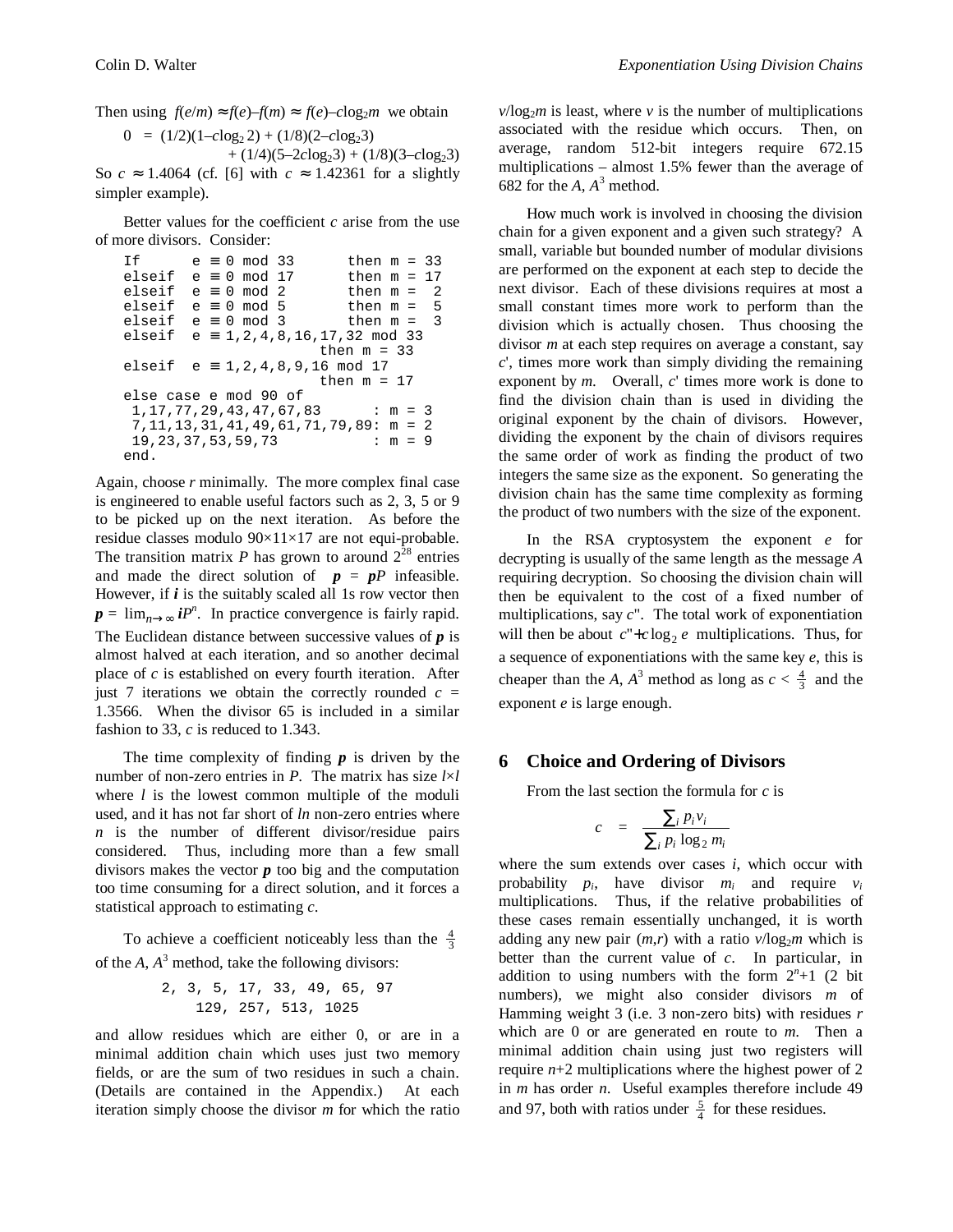It is a matter of only a few minutes computing to generate all optimal and near optimal addition chains for all potentially useful divisors up to 10 or so bits in length, say (see Appendix), and hence establish the smallest number of extra additions which will generate each residue. Here we should relax the apparent restriction *r* < *m* since, to minimise multiplications, it may be necessary to go beyond the least non-negative residue. Thus 11 mod 13 is only obtained with a minimal number of multiplications within the suggested memory restrictions by allowing  $r = 12+12$ . However, if both  $r = 12+12$ . and *r*+*m* are equally cheap to compute, it may make sense to select the one which makes the next exponent *e'* even so that the beneficial (2,0) could then be applied.

Using all *m* up to over  $3\times2^{10}$ , optimal division chains were constructed sequentially for  $e$  up to over  $2^{20}$ . The frequencies of pairs (*m*,*r*) were recorded, and this confirmed the relative uselessness of pairs with a poor ratio  $v/\log_2 m$  unless *m* was small. It also showed that composite *m* in this range are often superfluous since frequently no more multiplications are required than when their factors are used as divisors instead.

The obvious order in which to prioritise the divisor/residue pairs for choice is in increasing cost per bit, i.e. following the order of the ratios  $v/\log_2 m$ . However, larger divisors have a longer lasting effect than smaller ones, and so they are better (resp. worse) choices if they have similar but below (resp. above) average ratios. To be more precise, if *m* is applied to the exponent *e*, then we can expect  $v + c \log_2(e/m) = v - c$  $c\log_2(m) + c\log_2(e)$  multiplications on average. This is minimised if a divisor is chosen for which cost function  $v$ –*c*log<sub>2</sub>*m* is minimal.

Thus, the best order for selecting pairs (*m*,*r*) should be close to that determined by the values of

### $v - c \log_2 m$

not that of the ratios  $v/log_2m$ . These criteria are called the *difference* and *ratio* tests respectively. The former, while slightly better, does need a good approximation to *c* in advance, whereas the latter requires no such information and so could be used to generate the approximation to *c* for the difference test.

 Using the better difference test explains the order in the second example of Section  $5$  where  $(2,0)$  is not the best first choice, as one might expect. Note that in situations such as the last case of that example, any divisor that will be picked up automatically for the next iteration needs to be taken into account when using either cost function to assess the relative merits of different divisors.

### **7 Algorithms for Large Exponents**

Most of the well-known algorithms described in Section 2, such as square and multiply, prescribe a single course of action, as do the strategies described here so far for division chains. In all cases the high variance means frequent poor results. However, for division chains considerable choice is possible. Fixing a specific order for trying divisors usually yields a sub-optimal method. A better coefficient  $c$  is obtained when the best chain is selected from all those generated by extending partially constructed chains in every possible way. This also reduces the variance and hence gives a good value more reliably. Unfortunately, it is not feasible for a large exponent – there are too many combinations to evaluate all possibilities. The search space must be reduced.

Suppose the division chain  $(m_0,r_0)$ ,  $(m_1,r_1)$ ,  $(m_2,r_2)$ ,  $..., (m_{k-1}, r_{k-1})$  reduces the exponentiation problem from the power *e* to the power *e*'. Then  $e = me' + r$  where  $m =$  $m_0m_1m_2...m_{k-1}$  and (normally)  $r < m$ . The number of multiplications *v* associated with the chain is the sum of the numbers  $v_i$  associated with each pair  $(m_i, r_i)$ , namely the number of multiplications required to form the  $m_i$  and  $r_i$ th powers and multiply the  $r_i$ <sup>th</sup> power into the existing partial product. If *e'* is still large compared to *m* then *e* is essentially reduced by a factor *m* for the cost of *v* multiplications. Thus, given a number of such chains, the best one to choose is the one for which  $v/\log_2 m$  or, better,  $v$ – $c \log_2 m$  is minimal. This process can be repeated to reduce *e'* in its turn. Eventually *e'* becomes small enough for the value of *r* to affect the choice of chain noticeably (say  $e' < m$ ), and then a table might be used to complete the division chain optimally.

This yields an algorithm for large exponents. Fix a suitable length *k* for the division chain segments to be considered. The larger the choice of *k*, the longer the algorithm takes to complete, but the better the result. Now repeatedly perform the following:

- i) generate all reasonably priced chains of *k* divisors to reduce the current value of the exponent;
- ii) select the cheapest one under the chosen criterion;
- iii) apply this sub-chain to reduce the exponent.

The iterative procedure should terminate when the current value of the exponent becomes less than the upper limit of a pre-calculated table of optimal chains for small exponents. Of course, if in the last few iterations *k* divisors were to reduce the exponent to close to 0 so that the costing criterion becomes inaccurate, then the offending chains can be curtailed earlier, say at the point where the exponent falls into the range of the table. Finally, with the exponent in the range of the table, the best way of completing the chain can be looked up.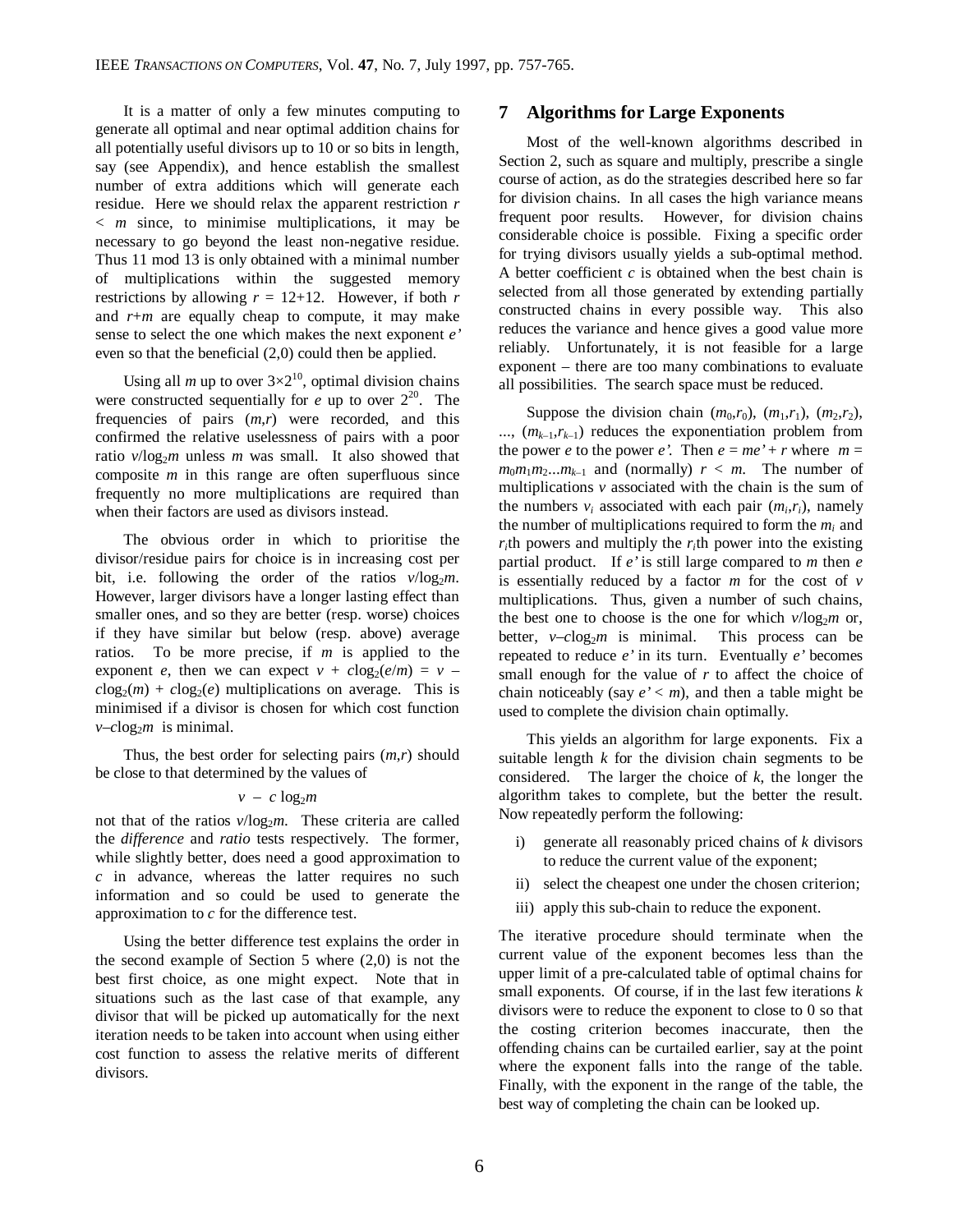To cost this, suppose *S* is the sum over all divisors of the probability of the divisor giving an acceptable residue. So *S* will be at most the number of divisors being used. For a better estimate, assuming a close to uniform distribution on residues of exponents modulo each divisor, *S* is approximately  $\sum_{i} n_i / m_i$  where  $n_i$  is the number of residues associated with the divisor *m<sup>i</sup>* . Then, to extend any division chain by one divisor, there are roughly *S* possible choices (assuming successive choices are mostly independent).

Next suppose that *L* is the result of averaging the logarithms of the divisors used in an optimal sub-chain, weighted according to their frequencies, i.e. the average number of bits by which a divisor in such a chain reduces the exponent. Assume finally that *T* is the logarithm of the maximum exponent in the look-up table. Then, for exponents of *N* bits, the above algorithm will require about (*N*–*T*)/*Lk* iterations, each of which generates about  $S^k$  sub-chains. So the work involved in choosing a division chain is roughly proportional to

### *S k* (*N*–*T*)*D*/*Lk*

where  $D$  is the effort required to perform a single division of the exponent by a divisor. This shows that selecting a division chain for very large exponents is not much more difficult to deal with than one for smaller exponents; the work is proportional to the square of the number of bits.

For good performance, *k* must not be too small since then the sub-chains would not be particularly good on average. Hence the best savings in time are made by reducing *S* through a sensible choice of acceptable pairs. An obvious choice is the set of pairs used most frequently over a large range of optimal chains. Furthermore, picking large *k* may be a waste of effort since the average reduction in numbers of multiplications declines exponentially with *k* (see Section 9).

Many variations in the algorithm are clearly possible. For example, the subchains could be bounded by limiting the divisor product rather than by *k*, or *k* might be varied when there is no good subchain of a specific length at some point. Also, only the initial few divisors from optimal sub-chains might be selected at each iteration and the test for optimality (which contains an approximation to *c*) might be varied dynamically. If a good chain is still not obtained, choosing a different first divisor or using all initial subchains is also possible.

### **8 Test Results**

We next consider test results from a specific implementation of the algorithm in order to establish that

a coefficient of  $\frac{5}{4}$  is generally obtainable for exponents of the size used in, say, the RSA cryptosystem. None of the improvements suggested in the last paragraph were included for the tabulated results.

First, for divisors  $m$  up to  $2<sup>8</sup>$  the minimal addition chains using only two registers were generated and a table was constructed of optimal division chains for exponents up to over  $2^{20}$ . In any subrange the method was found to use fewer than  $\frac{5}{4} \log_2 e$  multiplications and squarings on average. In particular, between  $2^{15}$  and  $2^{16}$ , apart from a few short chains such as those for  $2^{15}$  itself and  $2^{15}+2^a$  with  $a < 15$ , almost 90% require 19 or 20 multiplications, under 1.5% require 21, and none require more. Hence the variation in numbers of multiplications is very small, unlike for the binary or  $A$ ,  $A<sup>3</sup>$  methods. Essentially no exponents require too many multiplications, but there is an increasing tail of exponents which can be dealt with using fewer multiplications than expected. It is this that makes searches for better division chains worthwhile.

Next, over ranges of at least  $2^{17}$  exponents above  $2^{20}$ and divisors up to  $3\times2^9$ , the average value of  $\nu/\log_2 e$  was calculated for optimal chains and found to be about 2% under  $\frac{5}{4}$ . Indeed, successive ranges show this ratio has a tendency to decrease as the exponents increase. This is because once the reduction operations have made the exponent less than the maximum divisor, the choice of future divisors becomes progressively more limited. This leads to a poorer ratio for smaller exponents.

The coefficient for the whole of a large exponent is essentially of the form  $(\sum_i v_i)/(\sum_i \log_2 m_i)$  where each  $v_i$ / $\log_2 m_i$  comes from an optimal subchain. From the above experimental data each such term should be less than  $\frac{5}{4}$  on average since each  $m_i$  will fall within the range investigated (unless *k* is large). So the expected coefficient ought to be better than  $\frac{5}{4}$ . Although a given sub-chain being optimal at one step undoubtedly confers some properties on the next exponent, the division process seems to minimise most of these effects. So the relevant multiplicative properties of successive exponents appear to be mostly independent for successive steps of the algorithm. Thus, individual steps resulting in a large number of multiplications should not affect the rest of the algorithm. Indeed, for larger exponents which require a greater number of steps, the variance in the distribution of the number of multiplications should be smaller. Thus extreme cases will be evened out and this virtually guarantees finding a sequence for *e* with under  $\frac{5}{4} \log_2 e$ multiplications.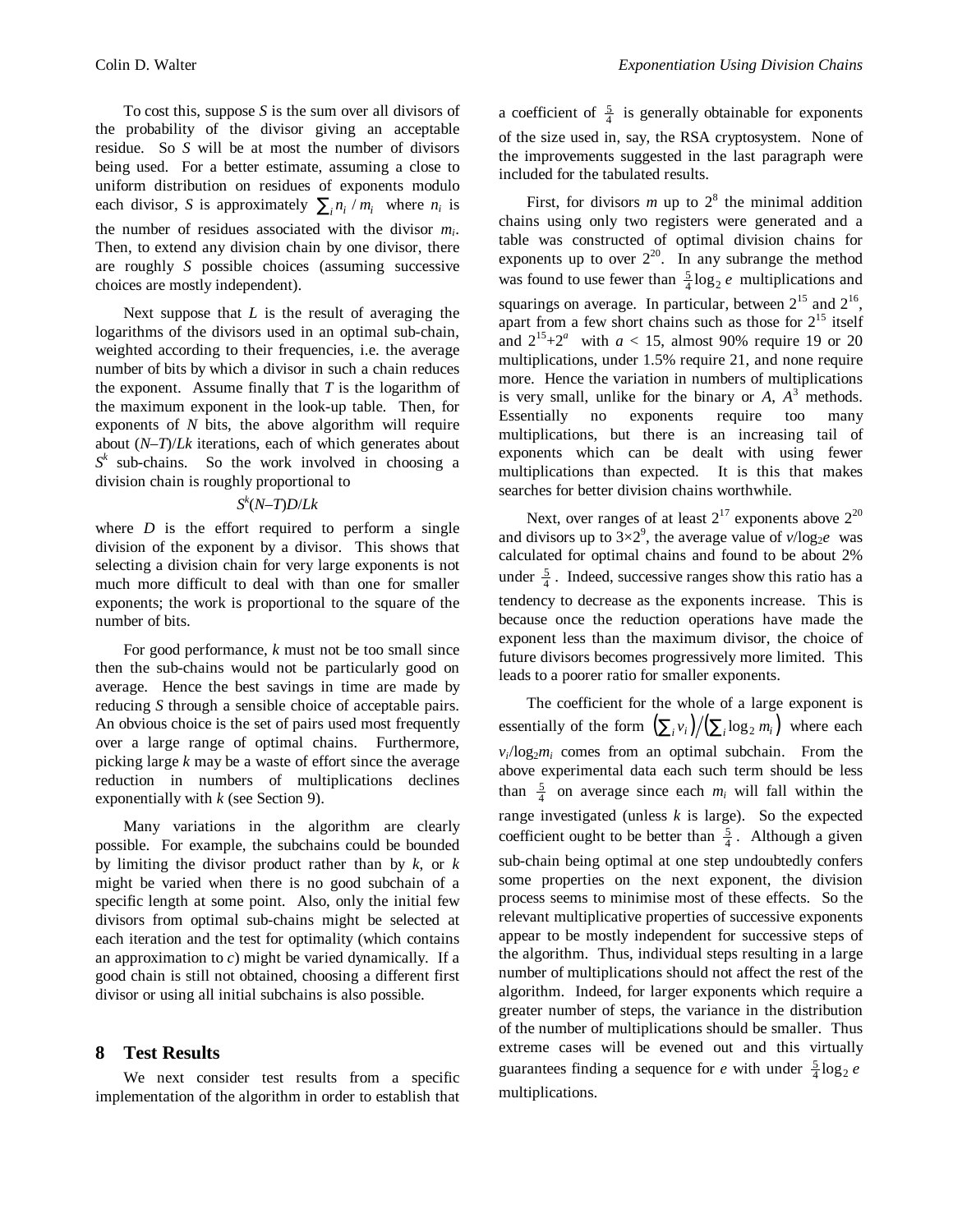To test 512-bit exponents and investigate how small a coefficient *c* might be possible,  $2^{12}$  of the most frequently used divisor/residue pairs were chosen from optimal chains of exponents up to over  $2^{20}$ . They used 225 different divisors up to about  $3\times2^{10}$ , as listed in the Appendix. Choosing  $k = 4$ , an average of under 635 multiplications was achieved for randomly generated 512-bit exponents, with a standard deviation of under 4 (see Table 2). This clearly improves on the coefficient  $\frac{5}{4}$ . Assuming the distribution is close to normal, a total of at most 640 multiplications or squarings can be effectively guaranteed for over 91% of all 512-bit exponents even before any of the enhancements described in Section 7. In comparison, the square & multiply and *A*,  $A^3$  methods average about  $\frac{3}{2} \times 511 = 766.5$  and 2+  $\frac{4}{3} \times 510 = 682$  multiplications with standard deviations of about 11.3 and 6.2 respectively. Interestingly, the *best* choice of radix *m* for 512-bit exponents in the standard *m*-ary method requires space for 32 powers to be held and still only achieves a worse average of 635 multiplications (Table 2 of [15]).

|                                           |      |       | З   |     |
|-------------------------------------------|------|-------|-----|-----|
| Av. No. Mults. 650.36 641.7 637.33 634.67 |      |       |     |     |
| Stand. Dev.                               | 3.45 | - 3.3 | 3.4 | 3.9 |

Table 2. Multiplication numbers for  $2^{12}$  (*m,r*) pairs.

For comparison, Table 3 contains results for the 12 divisors used in Section 5, namely 2, 3, 5, 17, 33, 49, 65, 97, 129, 257, 513 and 1025, for which the 165 most frequently occurring divisor/residue pairs were selected and the difference test applied.

|                                                 | 2 | $\overline{\mathbf{3}}$ |  |
|-------------------------------------------------|---|-------------------------|--|
| Av. No. Mults.   668.6 659.7 654.7 651.2 648.55 |   |                         |  |
| Stand. Dev. 4.75 4.35 3.8 3.54 3.6              |   |                         |  |
| Diff. Test c   1.30  1.29  1.278  1.27  1.265   |   |                         |  |
| Av. No. Divs.   168  181  184  188  192         |   |                         |  |

Table 3. Multiplication numbers for the 12 listed divisors.

The cost of this particular scheme for  $k = 5$  and a random exponent of  $N = 512$  bits is easy to estimate. The sum in Section 7 for approximating *S* shows there are about 4.86 ways of extending any subchain by one more pair, and, if 192 divisors are used on average, the typical divisor has  $N/192$  bits. So  $L \approx 2.7$ . Averaging over a few sub-chains would also give *L*. If no look-up table is used, there are around  $192/k \approx 38$  iterations of the algorithm in

which  $S^k \approx 2620$ . So a complete chain is obtained with an effort of roughly 2620×38 divisions of 256-bit numbers by numbers averaging 6 or 7 bits.

As this is the equivalent of about  $2<sup>9</sup>$  multiplications of pairs of 512-bit numbers, the effort is only justified in RSA cryptography if the key is re-used a number of times. However, for  $k = 1$  or 2 the effort is reduced to around 5 or 14 such multiplications respectively. This leads to nearly the same computational effort as the *A*, *A* 3 method if searching for a multiplication scheme must be done for every iteration.

|                                                   | 2   |     |       |      |
|---------------------------------------------------|-----|-----|-------|------|
| Av. No. Mults. 656.33 649.46 644.64 641.44 639.28 |     |     |       |      |
| Stand. Dev. 4.0 3.6 3.6                           |     |     | - 4.0 | -4.7 |
| Av. No. Divs.   139                               | 157 | 160 | 164   | 169  |

Table 4. Statistics for the 29 listed divisors.

Only a few divisors are actually required in order to achieve an average of under  $\frac{5}{4}$ . Twenty-nine divisors with low Hamming weight were considered: the twelve above together with 9, 41, 43, 81, 83, 161, 163, 193, 321, 323, 385, 641, 643, 769, 1281, 1283 and 1537. Here numbers of the forms  $5 \times 2^n + 1$  and  $5 \times 2^n + 3$  have a minimal addition chain of length  $n+3$  by using the sequence 1, 2, 3, 5, 10, 20, ...,  $5 \times 2^n$ ,  $5 \times 2^n + 1$  or  $5 \times 2^n + 3$ . About  $2<sup>9</sup>$  of the most frequently occurring divisor/residue pairs were selected. From Table 4, the choice  $k = 5$  can be seen to yield a constant of under  $\frac{5}{4}$  without having to use as many divisors as in Table 2. The work involved in obtaining a division chain here can be estimated from the table using  $S \approx 7.12$ : about 7 and 27 512-bit multiplications' worth of effort for  $k = 1$  and 2 respectively. Overall there is again little difference with the  $A$ ,  $A^3$  method unless the same RSA key  $e$  is re-used.

### **9 Asymptotic Results**

Comparing the contents of Tables 2-4, it is clear that adding further divisors brings diminishing returns. Neglecting the case  $k = 1$ , the figures here (and further results not reproduced) all suggest an exponentially declining formula for the average number of multiplications that any choice of divisor/residue set will require. Good least squares approximations were obtained as follows:

Table 3: #mults  $\approx$  641.15 + 27.33  $\times$ (1.3656)<sup>k-1</sup> Table 4: #mults  $\approx 634.68 + 21.61 \times (1.4687)^{k-1}$ Table 2: #mults  $\approx 631.51 + 18.74 \times (1.8074)^{k-1}$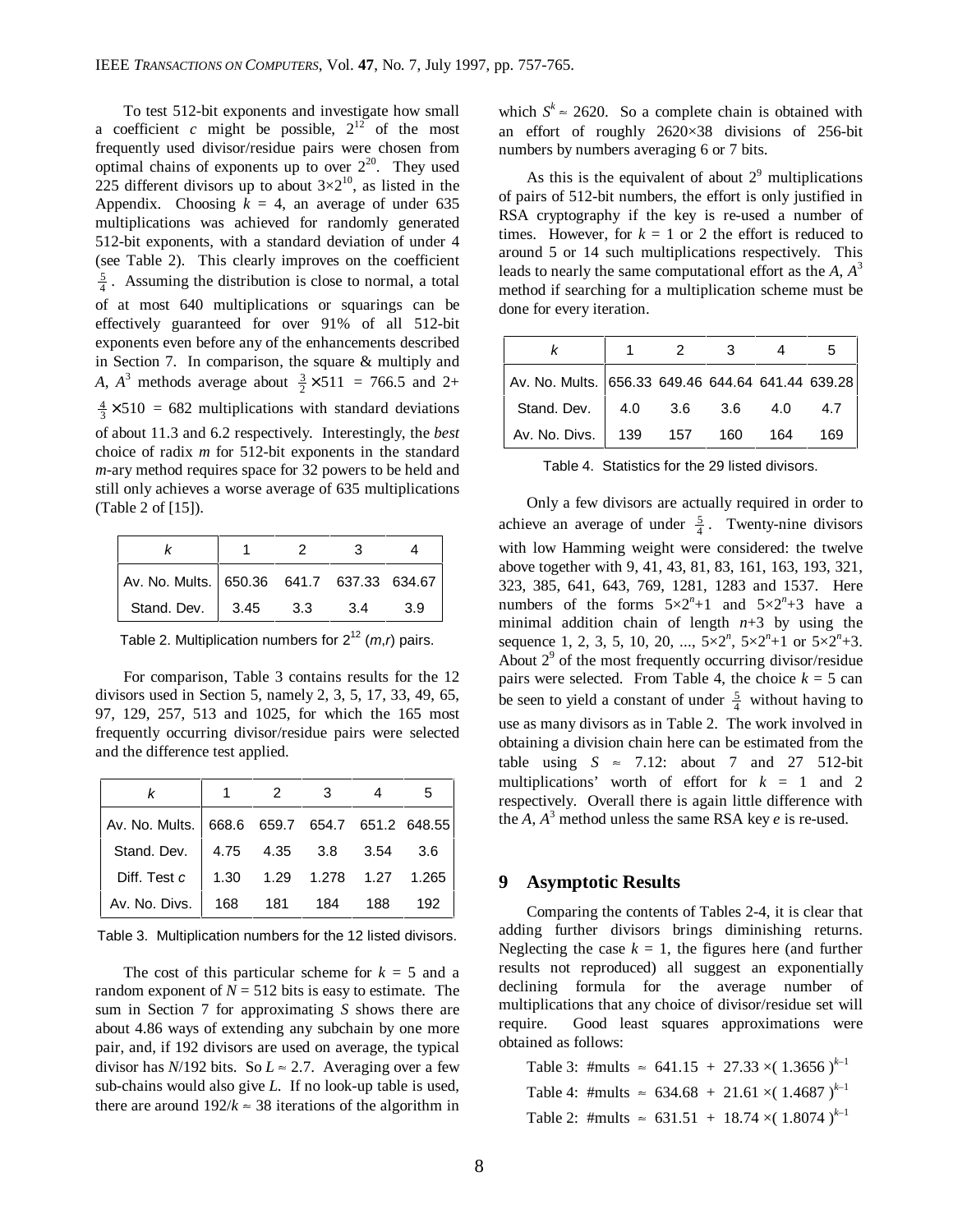Since the best divisors have already been included, these give a good indication that the method of division chains as described here is unlikely to yield an average of, say, 630 or fewer multiplications, although this could be improved a little by some of the enhancements suggested in Section 7.

The work involved in discovering an exponentiation scheme using these methods is related to the *S* of Section 8. For Tables 3, 4 and 2 respectively, S is roughly 4.86, 7.12 and 19.50. Consequently, it is possible to estimate the best divisor set to minimise the work necessary to achieve a given average number of multiplications. The 12 divisor case is best if the number of multiplications need not be under 664.5. Then a sub-chain length *k* of 1 should be chosen. The 29 divisor case becomes more worthwhile once fewer than 664.5 multiplications are required, again taking a subchain length of 1. However, the 225 divisor case would be chosen to reduce the number of multiplications below 650.5, choosing a subchain length according to Table 2. Below 634, say, a variety of independent full length chains can be generated from a number of different initial choices. These should contain a spread of multiplication numbers, some perhaps being sufficiently below average for use.

### **10 Conclusion**

A straightforward, cheap algorithm has been described for reducing the number of multiplications normally performed in an exponentiation. Almost no extra memory is required: just one register more than for square and multiply. The average improvement is better than established methods with the same memory requirements, and exceeds that for *any* instance of the standard *m*-ary method for 512 bit exponents. Furthermore, the method is adaptable to a wide range of space and time resources, providing a variable search space from which better evaluation orders can be found. For any exponent *e* and very high probability of success, it has been shown how to find a scheme requiring under  $\frac{5}{4}$ log<sub>2</sub> *e* multiplications or squarings when only three registers are available.

*Acknowledgement:* The author would like to thank the anonymous referee who corrected the argument in Section 5 and kindly improved the presentation by supplying a table similar to that given.

## **Bibliography**

- [1] I.E. Bocharova & B.D. Kudryashov, "Fast Exponentiation In Cryptography", *Lecture Notes in Computer Science*, Vol. **948**, Springer-Verlag, 1995, pp. 146-157.
- [2] J. Bos & M. Coster, "Addition Chain Heuristics", *Proc. Crypto '89*, *Lecture Notes in Computer Science*, Vol. **435**, Springer-Verlag, 1990, pp. 400-407.
- E.F. Brickell, D.M. Gordon, K.S. McCurley and D.B. Wilson, "Fast Exponentiation with Precomputation", *Proc. Eurocrypt '92*, *Lecture Notes in Computer Science*, Vol. **658**, Springer-Verlag, 1993, pp. 200-207.
- [4] C.Y. Chen, C.C. Chang & W.P. Yang, "Hybrid Method for Modular Exponentiation with Precomputation", *Electronics Letters*, Vol. **32**, No. 6, 1996, pp. 540-541.
- [5] L.S. Danilchenko, "Efficient Algorithms for Remainder Computation and Exponentiation of Long Numbers", *Cybernetics and Systems Analysis*, Vol. **32**, No. 3, 1996, pp. 437- 441.
- [6] V. Dimitrov & T. Cooklev, "Two algorithms for Modular Exponentiation Using Non-standard Arithmetics", *IEICE Transactions on Fundamentals of Electronics, Communications and Computer Sciences*, Vol. **E78-A**, No. 1, Jan 1995, pp. 82-87.
- [7] V.S. Dimitrov, G.A. Jullien and W.C. Miller, "Theory and Applications for a Double-Base Number System", *Proc. 13th IEEE Symposium on Computer Arithmetic*, 6th-9th July 1997, Monterey, CA, IEEE, 1997, pp. 44-51.
- [8] P. Downey, B. Leong & R. Sethi, "Computing Sequences with Addition Chains", *SIAM J. Comput.* vol. **10** No. 3, 1981, pp. 638-646.
- [9] Ö. Eğecioğlu & Ç. K. Koç, "Fast Modular Exponentiation", *Comm., Control & Signal Processing*, ed. E. Arikan, Elsevier Science, 1990, pp. 188-194.
- [10] Ö. Eğecioğlu & Ç. K. Koç, "Exponentiation Using Canonical Recoding", *Theoretical Computer Science*, 1994, Vol. **129**, No.2, pp. 407-417.
- [11] P. Erdös, "Remarks on Number Theory III: On Addition Chains", *Acta Arithmetica*, Vol. **6**, 1960, pp. 77-81.
- [12] L. C. K. Hui & K.-Y. Lam, "Fast Square-and-Multiply Exponentiation for RSA", *Electronics Letters*, vol. **30**, no. 17, Aug 1994, pp. 1396-1397.
- [13] S. Kawamura, K. Takabayashi & A. Shimbo, "A Fast Modular Exponentiation Algorithm", *IEICE Trans. Comms, Electronics, Information and Systems*, Vol **E-74**, No. 8, Aug 1991, pp. 2136-2142.
- [14] D. E. Knuth, "*The Art of Computer Programming*", vol. **2**, "*Seminumerical Algorithms*", §4.6.3, 2nd Edition, Addison-Wesley, 1981, pp. 441-466.
- [15] C. K. Koç, "High Radix and Bit Recoding Techniques for Modular Exponentiation", *International J. of Computer Mathematics*, vol. **40**, 1991, No. 3-4, pp. 139-156.
- [16] C.K. Koc, "Analysis of Sliding Window Techniques for Exponentiation", *Computers & Mathematics with Applications*, Vol. **30**, No.10, 1995, pp. 17-24.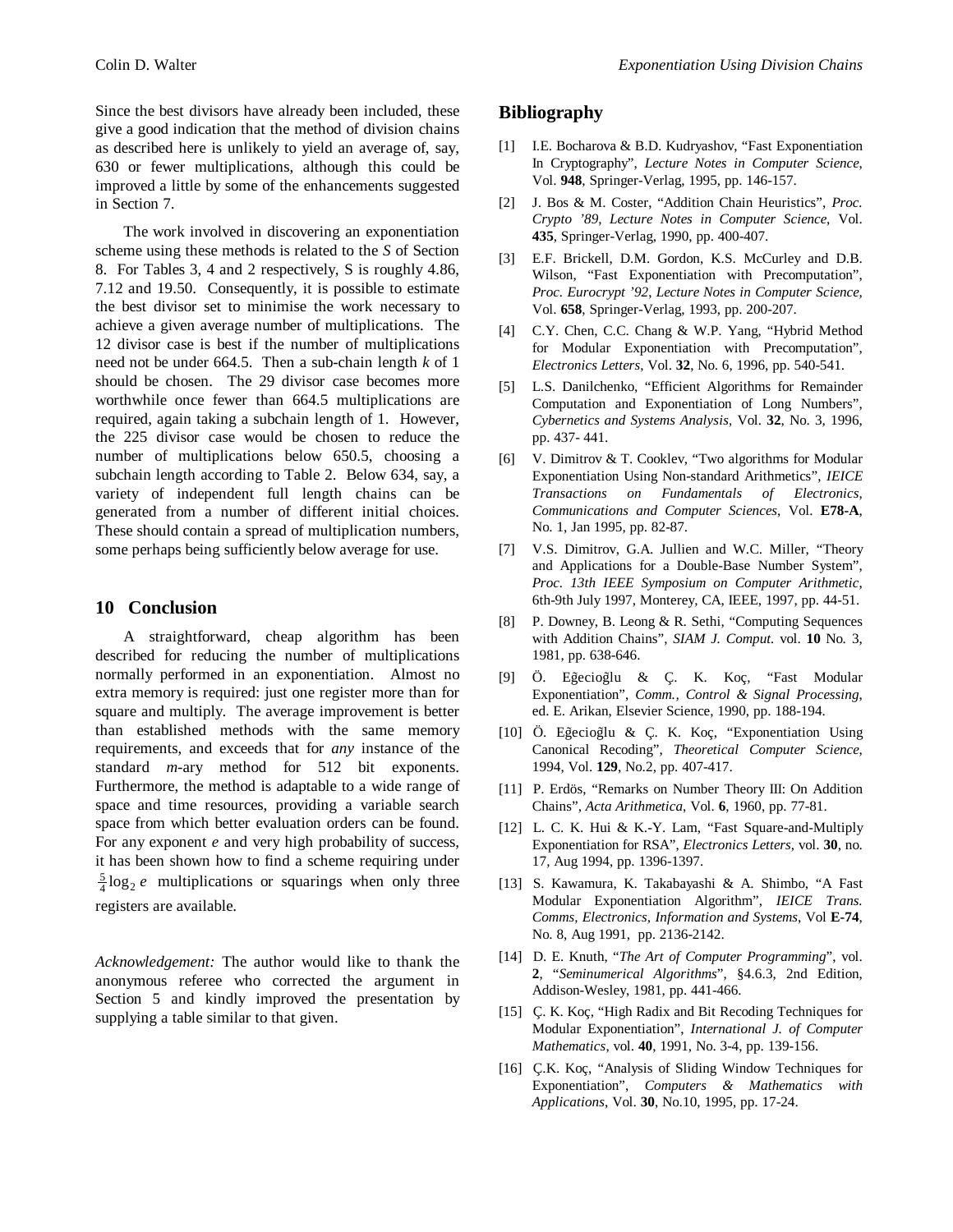- [17] D.C. Lou & C.C. Chang, "Fast Exponentiation Method Obtained By Folding The Exponent In Half", *Electronics Letters*, Vol. **32**, No.11, 1996, pp. 984-985.
- [18] J. Olivos, "On Vectorial Addition Chains", *Journal of Algorithms*, Vol. **2**, No. 1, 1981, pp. 13-21.
- [19] P. de Rooij, "Efficient Exponentiation using Precomputation and Vector Addition Chains", *Proc Eurocrypt '94*, Lecture Notes in Computer Science, vol. **950**, Springer-Verlag, 1995, pp. 389-399.
- [20] Y. Tsuruoka & K. Koyama, "Fast Exponentiation Algorithms based on Batch-Processing and Precomputation", *IEICE Transactions on Fundamentals of Electronics, Communications and Computer Sciences*, Vol. **E80-A**, No.1, Jan. 1997, pp. 34-39.
- [21] C. D. Walter, "Space/Time Trade-offs for Higher Radix Modular Multiplication using Repeated Addition", *IEEE Trans. Comp*., Vol. **46** No. 2, 1997, pp. 139-141.
- [22] Y. Yacobi, "Exponentiating Faster with Addition Chains", *Advances in Cryptology - Eurocrypt 90*, Lecture Notes in Computer Science, vol. **473**, Springer-Verlag, 1991, pp. 222-229.
- [23] A. Yao, "On the Evaluation of Powers", *SIAM J. Computing*, vol. **5**, 1976, pp. 100-103.
- [24] S. M. Yen, "Improved Common-Multiplicand Multiplication and Fast Exponentiation by Exponent Decomposition", *IEICE Trans. on Fundamentals of Electronics Communications and Computer Sciences*, Vol. **E80-A**, No.6, 1997, pp. 1160-1163.
- [25] S.M. Yen & C.-S. Laih, "Common-Multiplicand Multiplication and its Applications to Public Key Cryptography", *Electronics Letters*, Vol. **29**, No.17, 1993, pp. 1583-1584.
- [26] C. N. Zhang, H. L. Martin, & D. Y. Y. Yun, "Parallel Algorithms and Systolic Array Designs for RSA Cryptosystem", *Proc. of the International Conference on Systolic Arrays*, K. Bromley, S.Y. Kung & E. Swartzlander (Eds.), Computer Society Press, San Diego, California, May 25-27, 1988, pp. 341-350.

#### **Appendix**

This appendix lists the sets of divisors *m* used in the examples of Sections 5 and 8, in some cases with i) the length of a minimal addition chain used for exponentiating to the power *m* (subject to the space restrictions), and ii) lists of acceptable residues *r* preceded by the number of extra multiplications required to include the *r*th power in the partial result. The residue listed is the best one to use, and so is not always the least non-negative one.

First are the 12 divisors used in Table 3 and Section 5. Using the ratio test to order the different cases (and the  $+3$  lists not used in Section 5) achieves 671.66

multiplications on average for a 512-bit exponent. Applying the difference test instead with 1.3 as the approximation to *c* yields a much improved 668.63, as in the table.

Table 4, which achieved under  $\frac{5}{4} \log_2 e$  multiplications, used the following 29 divisors in 519 pairs:

|  |  |  |  | 2 3 5 9 17 33 41 43 49 65               |  |
|--|--|--|--|-----------------------------------------|--|
|  |  |  |  | 81 83 97 129 161 163 193 257 321 323    |  |
|  |  |  |  | 385 513 641 643 769 1025 1281 1283 1537 |  |